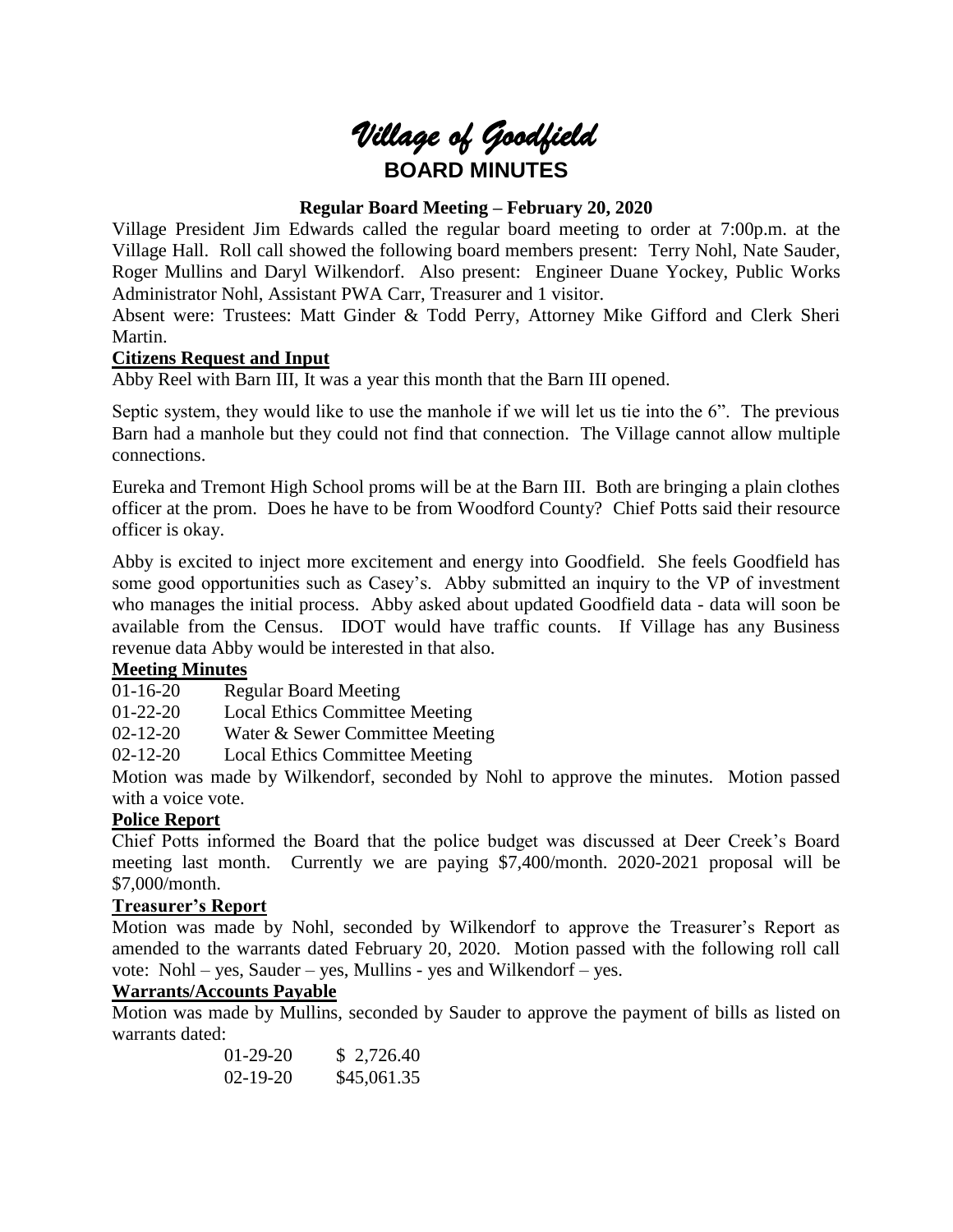Motion passed with the following roll call vote: Nohl – yes, Sauder yes, Mullins - yes, Wilkendorf – yes.

# **Transfers**

Motion was made by Wilkendorf, seconded by Sauder to approve the following transfers:

- \$19,620.92 from O&M Checking to General Fund Checking
- \$30,000.00 from General Fund Money Market to General Fund Checking
- \$ from O&M Checking to O&M Money Market
- \$ from TIF Fund to General Fund Checking
- from Bond Repayment Fund to General Fund Checking

Motion passed with the following roll call vote: Nohl – yes, Sauder – yes, Mullins - yes and Wilkendorf – yes.

**Payment of outstanding invoices upon request of Village Engineer**

There was no payment of outstanding invoices.

# **PUBLIC WORKS ADMINISTRATOR/VILLAGE ENGINEER REPORT**

# **WATER TREATMENT PLANT/DISTRIBUTION SYSTEM**

Josh said Ixom will be here  $25 \& 26$  to do high flow rate test on plant. Ixom will do the programming changes that the Village proposed.

**SEWER TREATMENT PLANT/COLLECTION SYSTEM**

Josh reported STP filters are changed.

# **SANITARY SEWER COLLECTION SYSTEM ISSUES**

Nothing discussed.

# **ATTORNEY REPORT** - None.

#### **OLD BUSINESS**

# **Comprehensive Plan/Mile and a half radius map**

Nothing discussed.

# **Ingress/Egress Easement for Sanitary Sewer Trunk Main**

# **Engineer**

This is all covered in the Water & Sewer Committee minutes of 2-12-20. Committee recommends that on the access on the drive that goes up to Hoerr property that we upgrade what is there but not put in a state highway type pavement. What we don't want is what we put in to be torn up during construction. After we have ingress/egress easements and do the actual construction, during construction we will monitored the drive for needed repairs. After construction is complete we will overlay driveway so it is up to standard for a residential drive. This would be the best use of Village funds. The Village will have a meeting with Village attorney regarding all easements needed. We will also be widening the access off of 150.

# **Raymond & Cleveland Street Right of Way**

PWA Nohl has a call into Kevin Coulter to discuss water main easement and flushing water on his property. Also trying to set a meeting with Mike Kamp.

# **Goodfield Crossing Drainage Issue**

Nothing discussed.

#### **Sewer Main Easement – Dr. Merheb & Barn III**

When we meet with Dr. Merheb besides the Ingress Egress Easements we will also discuss easement for sanitary sewer and ROW Dedication for future water main and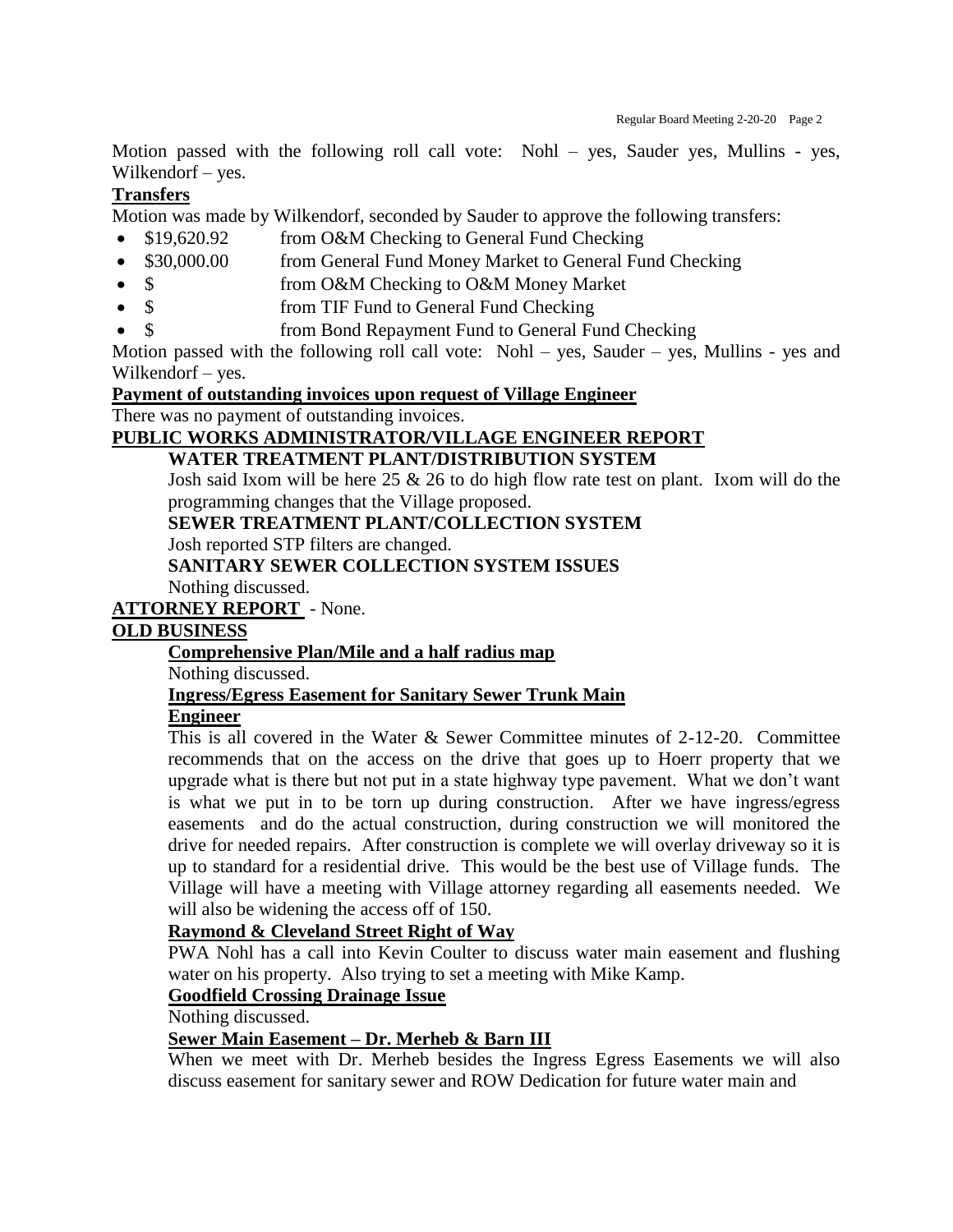also talk about ROW to help when the Village upgrades that culvert at the bottom of the hill. Village has repaired it several times. Adjusting some of the easements will also be discussed.

#### **Drainage Issue E Martin Drive**

Nothing discussed.

**Tax Increment Finance Update – Woodford County**

#### Nothing discussed.

# **Amendment to Timberline Mobile Estates Water Service Agreement – Letter of Credit**

Nothing new to discuss.

#### **Drinking Fountain at Park/Possible Community Club Donation**

Nothing new to discuss.

#### **Digital Sign Guidelines**

Local Ethics Committee Chairman, Daryl Wilkendorf, said the Committee has met

Twice and set forth some digital sign guidelines. A Electronic Sign Guideline was submitted for approval or changes. If a call comes in that is not on the list it would have to be approved by the Ethics Committee. The guidelines will be sent to Attorney Gifford for his approval.

#### **Issues Regarding Village Property on West Martin Drive**

Cell tower issue is that what the cell tower owns doesn't match the usage. the village owns a 2' strip on the n side and has to drive thru cell tower property to get to our property. Could be common easements and there is no reason for the village to own a strip of land that doesn't do us any good. This will be discussed with the Village attorney.

#### **NEW BUSINESS**

#### **Park Mowing**

Brent Zoss, Eagle Enterprises, presented a proposal to mow the Village Park for \$265/mowing, total \$7,450/season. Motion was made by Wilkendorf, seconded by Nohl to approve a 3 year proposal for mowing subject to Attorney Gifford's approval in consideration of bid process.

# **Golf Cart Ordinance**

Golf Cart Ordinance was discussed. Golf carts currently are granted for a period of one year and may be renewed annually, for the period April 1sr to March  $31<sup>st</sup>$ . There was discussion on whether that should be prorated if someone came toward the end of that period. The consensus of the Board was to leave the code as is.

#### **Congressman LaHood – Mobile Office**

Motion was made by Sauder, seconded by Mullins to allow Congressman LaHood to have mobile hours at the Village Hall on 3-18-20 from 11:30am to 1:00p.m. Motion passed with a voice vote.

#### **Request for Video Gaming Terminals**

President Edwards said Lori Sheppard was going to do a Video Gaming Presentation, but a conflict arose and she will come next month. President has told her Goodfield already has an ordinance against video gaming.